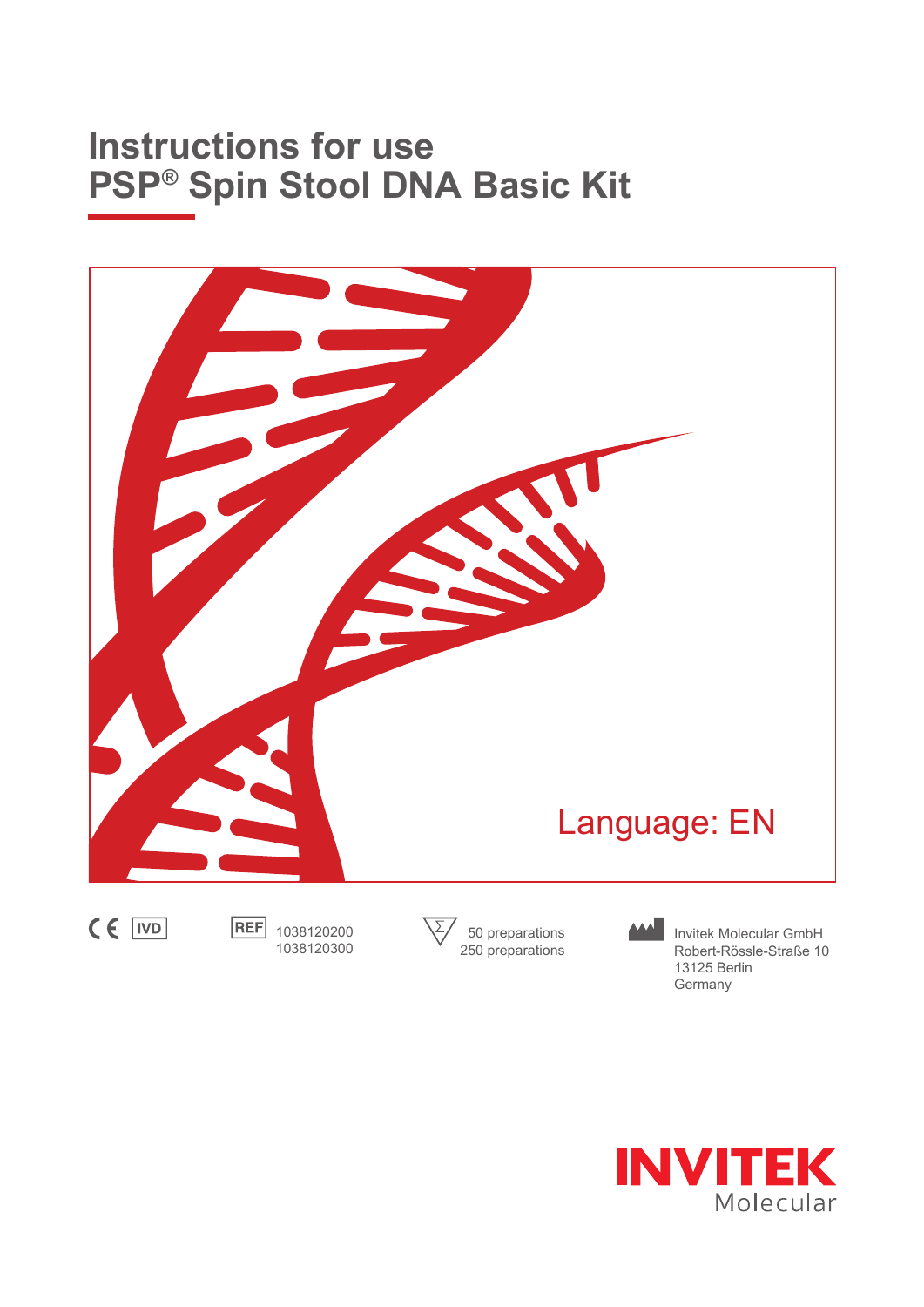### **Important notes**

Thank you for purchasing the **PSP® Spin Stool DNA Basic Kit** from Invitek Molecular.

In combination with the **Stool DNA Stabilizer** or the **Stool Collection Tubes with DNA Stabilizer,** the product serves the purpose of manual isolation of DNA from microorganisms and host from stool samples using Spin Column technology.

WARNING! Improper handling and use for other than the intended purpose can cause danger and damage. Therefore, we ask you to read through these instructions for use and follow them carefully. Always keep them handy. To avoid personal injury, also observe the safety instructions.

All versions of the instructions for use can be found on our website for download or can be requested from us: [www.invitek-molecular.com](http://www.invitek-molecular.com/)

Contact: Invitek Molecular GmbH Robert-Rössle-Str. 10, 13125 Berlin, Germany + 49 30 9489 2908 [www.invitek-molecular.com](http://www.invitek-molecular.com/)

Technical Support:

[techsupport@invitek-molecular.com](mailto:techsupport@invitek-molecular.com)

© 2022 Invitek Molecular, all rights reserved.

The kit is in compliance with REGULATION (EU) 2017/746 on in vitro diagnostic medical devices. But it is not for in-vitro diagnostic use in countries where the REGULATION (EU) 2017/746 on in vitro diagnostic medical devices is not recognized.

Trademarks: Invisorb®, PSP®, InviMag®, Eppendorf®. Registered marks, trademarks, etc. used in this document, even when not specifically marked as such, are not to be considered unprotected by law.

InviGenius®, InviMag®, Invisorb®, Invitek®, InviTrap®, MSB®, PSP®, RTP® are registered trademarks of Invitek Molecular GmbH.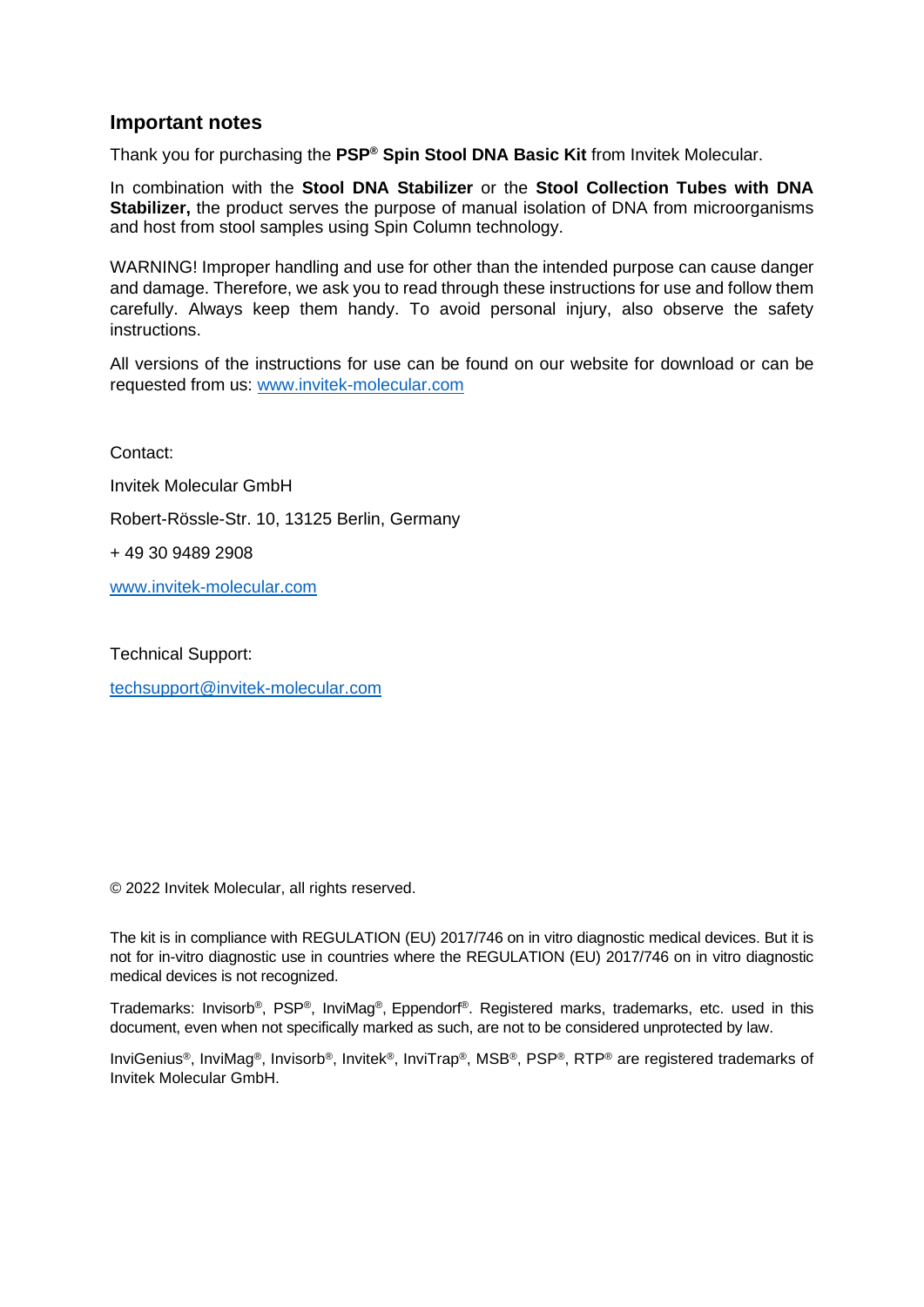# **Table of Contents**

| 1.  |                                                                    |  |
|-----|--------------------------------------------------------------------|--|
| 2.  |                                                                    |  |
| 2.1 |                                                                    |  |
| 2.2 |                                                                    |  |
| 2.3 |                                                                    |  |
| 2.4 |                                                                    |  |
| 2.5 |                                                                    |  |
| 2.6 |                                                                    |  |
| 3.  |                                                                    |  |
| 3.1 |                                                                    |  |
| 3.2 |                                                                    |  |
| 3.3 |                                                                    |  |
| 3.4 |                                                                    |  |
| 3.5 | Protocol 1: Isolation of DNA from fresh or frozen stool samples 11 |  |
| 3.6 |                                                                    |  |
| 4.  |                                                                    |  |
| 4.1 |                                                                    |  |
| 4.2 |                                                                    |  |
| 4.3 |                                                                    |  |
| 4.4 |                                                                    |  |
| 4.5 |                                                                    |  |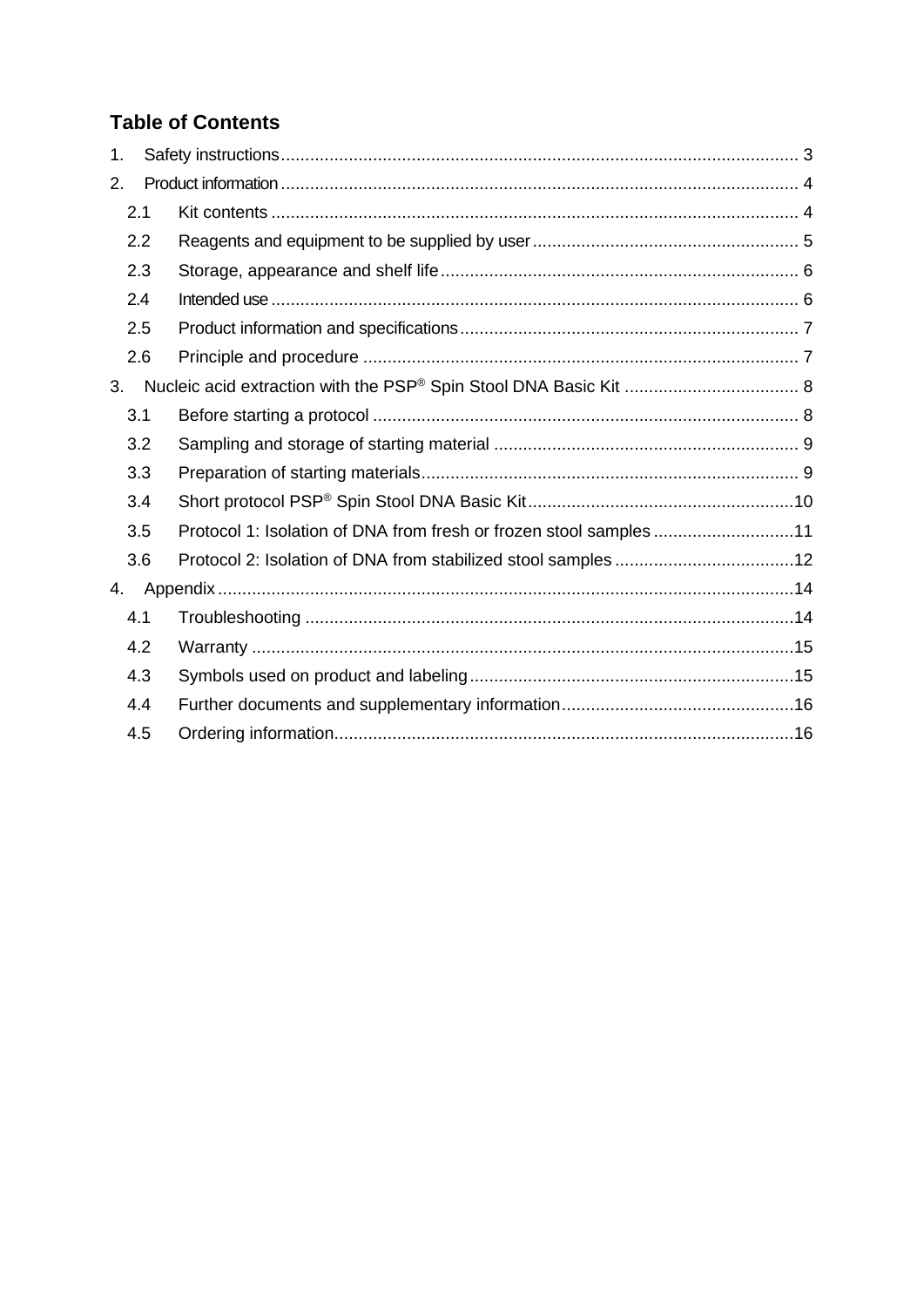## <span id="page-3-0"></span>**1. Safety instructions**

Ensure that anyone using this product has received instructions in general safety practices for laboratories and the safety information provided in this document.

- When and while working with chemicals, always wear protective clothing, disposable gloves and safety glasses.
- Always change pipette tips between liquid transfers. To avoid cross-contamination, we recommend the use of aerosol-barrier pipette tips.
- Do not reuse any consumables.
- Discard gloves if they become contaminated.
- Do not combine components of different kits unless the lot numbers are identical.
- Avoid microbial contamination of the kit reagents.
- To minimize the risk of infections from potentially infectious material, we recommend working under laminar airflow until the samples are lysed.

Before handling chemicals read and understand all applicable Safety data Sheets (MSDS). These are available online at [www.invitek-molecular.com.](http://www.invitek-molecular.com/)

Dispose of kit residues and waste fluids in accordance with your country's regulations, again refer to the MSDS. Invitek Molecular has not tested the liquid waste generated by the kit for residual infectious materials. Contamination of the liquid waste with residual infectious materials is highly unlikely but cannot be excluded completely. Therefore, liquid waste must be considered infectious and must be handled and disposed of according to local safety regulations.

European Community risk and safety phrases for the components of the **PSP® Spin Stool DNA Basic Kit** to which they apply are listed below as follows:

### **Stool DNA Stabilizer Proteinase K Wash Buffer I**

Warning Warning **WARD** Danger Warning H319 –H412.-P280- P305-351- 338-P273

H315-319-334-335 P280-P305- P351-P338

H302-H412-P280-P305-P351- P338-P273-EUH032

H302: Harmful if swallowed.

H315: Causes skin irritation.

H319: Causes serious eye irritation.

H334: May cause allergy or asthma symptoms or breathing difficulties if inhaled.

H335: May cause respiratory irritation.

H412: Harmful to aquatic life with long lasting effects.

P273: Avoid release to the environment.

P280: Wear protective gloves/protective clothing/eye protection/face protection.

P305+P351+P338: IF IN EYES: Rinse cautiously with water for several minutes. Remove contact lenses, if present and easy to do. Continue rinsing.

EUH032: Contact with acids liberates very toxic gas.

**Emergency medical information can be obtained 24 hours a day from infotrac, www.infotrac.net:**

| outside of USA: | $1 - 352 - 323 - 3500$ |
|-----------------|------------------------|
| in USA:         | $1 - 800 - 535 - 5053$ |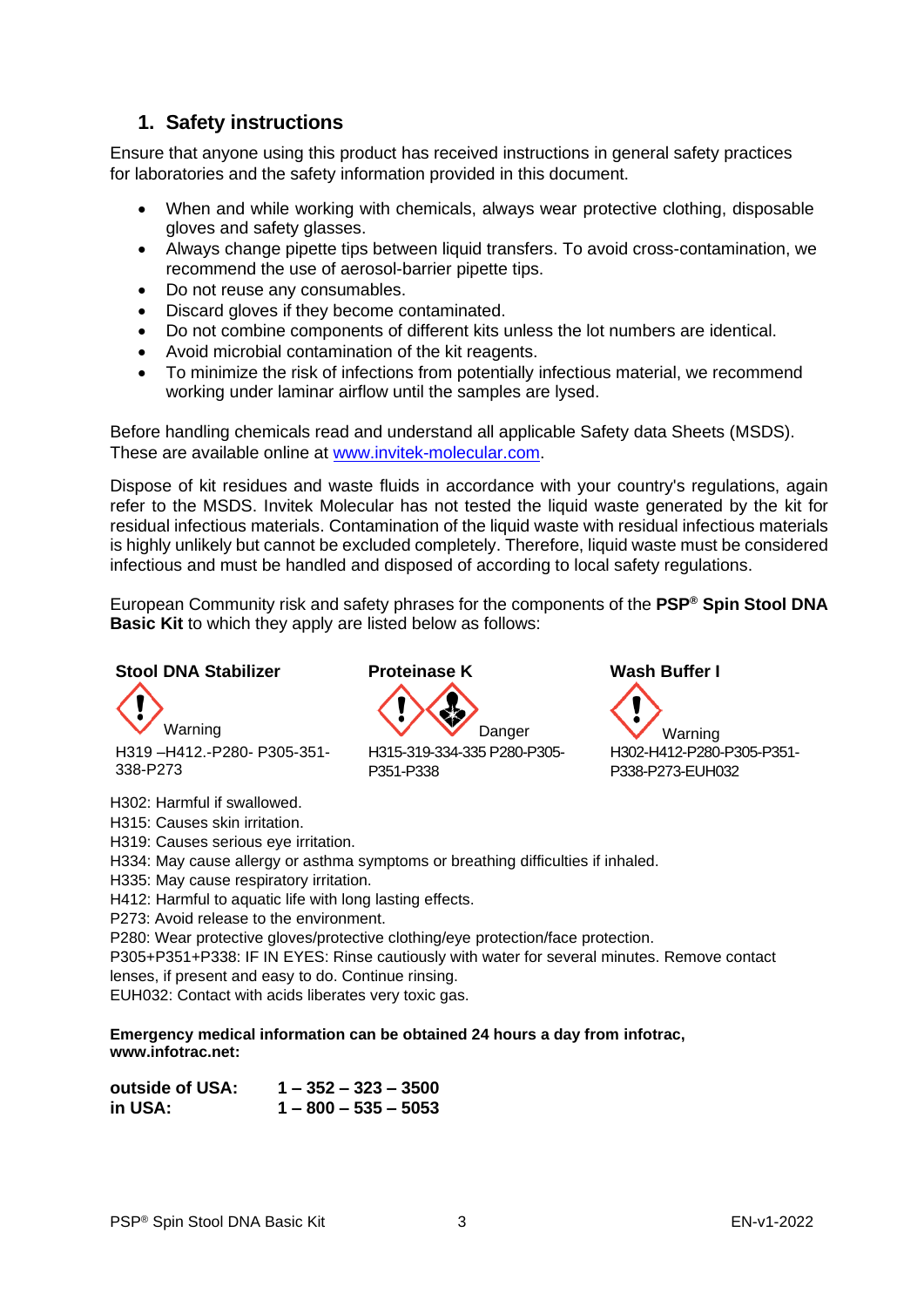# <span id="page-4-0"></span>**2. Product information**

### <span id="page-4-1"></span>**2.1 Kit contents**

The **PSP® Spin Stool DNA Basic Kit** does not contain a buffer for sample lysis. For sample lysis it is necessary to combine the **PSP® Spin Stool DNA Basic Kit** with the **Stool DNA Stabilizer** or the **Stool Collection Tubes with DNA Stabilizer** (refer to chapter 2.2 or 4.5 for Ordering information.). The **Stool DNA Stabilizer** has the function of a lysis buffer.

The **Stool DNA Stabilizer** (180 ml bottle) is for direct isolation of fresh or frozen stool samples.

The **Stool Collection Tubes with DNA Stabilizer** are suitable for complete sample management and allow sample collection, transport, stabilization and storage for up to three months at room temperature (RT).

|                            | 50 purifications                      | <b>250 purifications</b>                      |
|----------------------------|---------------------------------------|-----------------------------------------------|
| <b>Catalog No.</b>         | 1038120200                            | 1038120300                                    |
| <b>InviAdsorb</b>          | 50 tubes                              | $5 \times 50$ tubes                           |
| <b>Zirconia Beads II</b>   | 2 vials                               | 8 vials                                       |
| <b>Proteinase K</b>        | 1 vial for 1.5 ml<br>working solution | 5 yials for 5 x 1.5 ml<br>working solution    |
| <b>Binding Buffer A</b>    | 9 ml/bottle<br>(final volume 30 ml)   | 36 ml/bottle<br>(final volume 120 ml)         |
| <b>Wash Buffer I</b>       | 30 ml/bottle<br>(final volume 60 ml)  | 80 ml/bottle<br>(final volume 160 ml)         |
| <b>Wash Buffer II</b>      | 18 ml/bottle<br>(final volume 60 ml)  | 2 x 45 ml/bottle<br>(final volume 2 x 150 ml) |
| <b>Elution Buffer</b>      | 15 ml/bottle                          | 60 ml/bottle                                  |
| 2.0 ml Safe-Lock-Tubes     | $2 \times 50$ tubes                   | 2 x 250 tubes                                 |
| <b>RTA Spin Filter Set</b> | 50 sets                               | $5 \times 50$ sets                            |
| <b>RTA Receiver Tubes</b>  | $2 \times 50$ tubes                   | 10 $\times$ 50 tubes                          |
| 1.5 ml Receiver Tubes      | $2 \times 50$ tubes                   | 10 $\times$ 50 tubes                          |
| <b>Short Protocol</b>      | 1 leaflet                             | 1 leaflet                                     |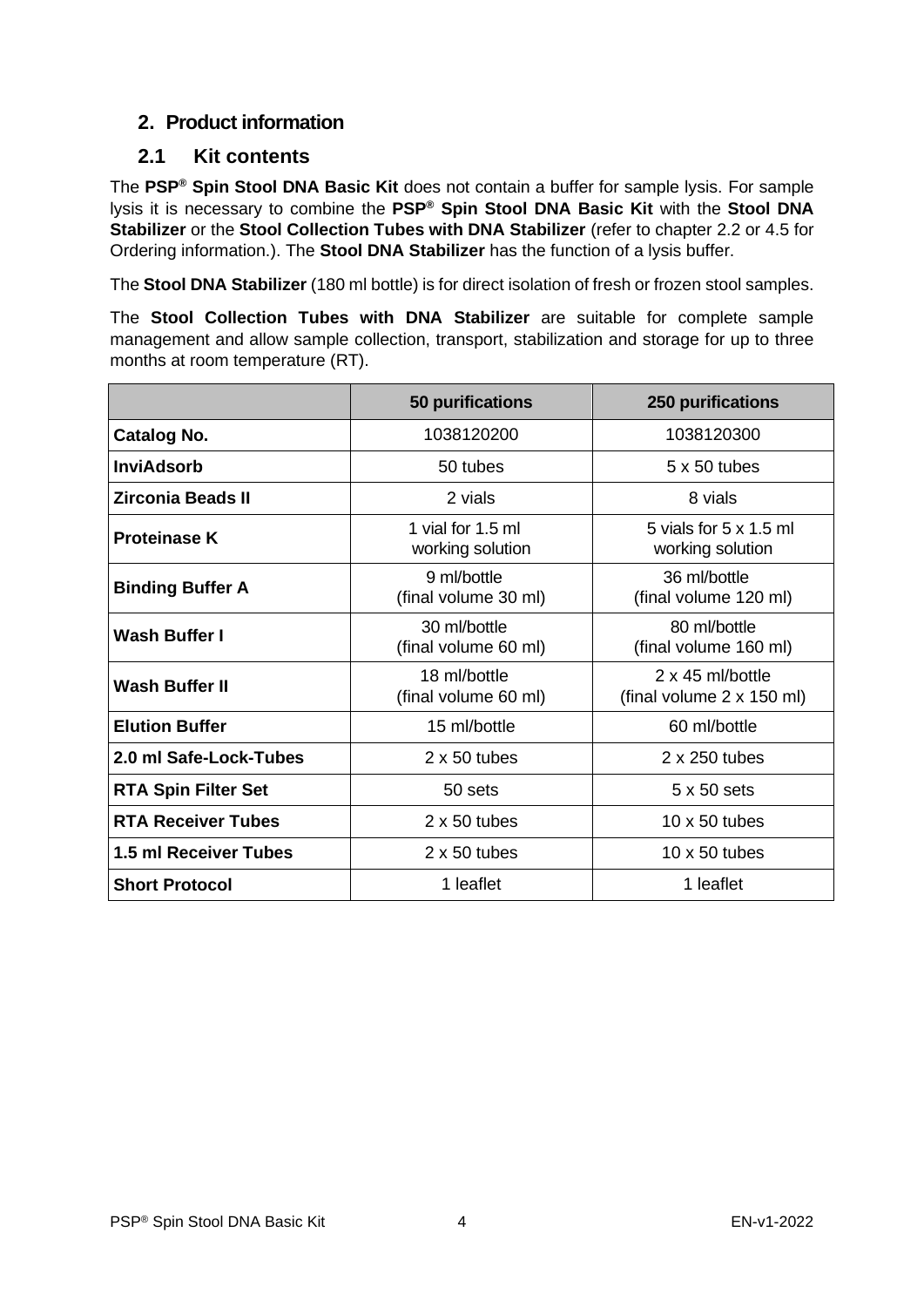# <span id="page-5-0"></span>**2.2 Reagents and equipment to be supplied by user**

Lab equipment:

- Microcentrifuge (*all protocols were validated with a Centrifuge 5415 D Eppendorf)*
- Optional: centrifuge for 15 or 50 ml
- Thermo shaker (37°C 95°C)
- Measuring cylinder (250 ml)
- Disposable gloves
- Pipette and pipette tips
- Vortex mixer
- Reaction tubes (1.5 ml, 2.0 ml)

For sample lysis:

| <b>Product</b>                            | <b>Package Size</b> | Catalogue No. |
|-------------------------------------------|---------------------|---------------|
| Stool DNA Stabilizer <sup>*</sup>         | 180 ml              | 1038111100    |
| Stool Collection Tube with DNA Stabilizer | 50 tubes            | 1038111200    |
| Stool Collection Tube with DNA Stabilizer | 250 tubes           | 1038111300    |

**\*) For 50 reactions one bottle of Stool DNA Stabilizer is suitable, whereas for 250 reactions two bottles are needed.**

Liquids and solvents:

- 96 100 % ethanol (non-denatured)
- Isopropanol\*

\*The kit is validated with 2-Propanol; Rotipuran® >99.7%, p.a., ACS, ISO (Order no. 6752) from Carl Roth

### **\* Possible suppliers for Isopropanol:**

| <b>Carl Roth</b>                               | Applichem                            | Siama                |
|------------------------------------------------|--------------------------------------|----------------------|
| 2-Propanol                                     | 2-Propanol für die Molekularbiologie | 2-Propanol           |
| Rotipuran <sup>®</sup> > 99.7%, p.a., ACS, ISO | Order no. A3928                      | Order no. 59304-1L-F |
| Order no. 6752                                 |                                      |                      |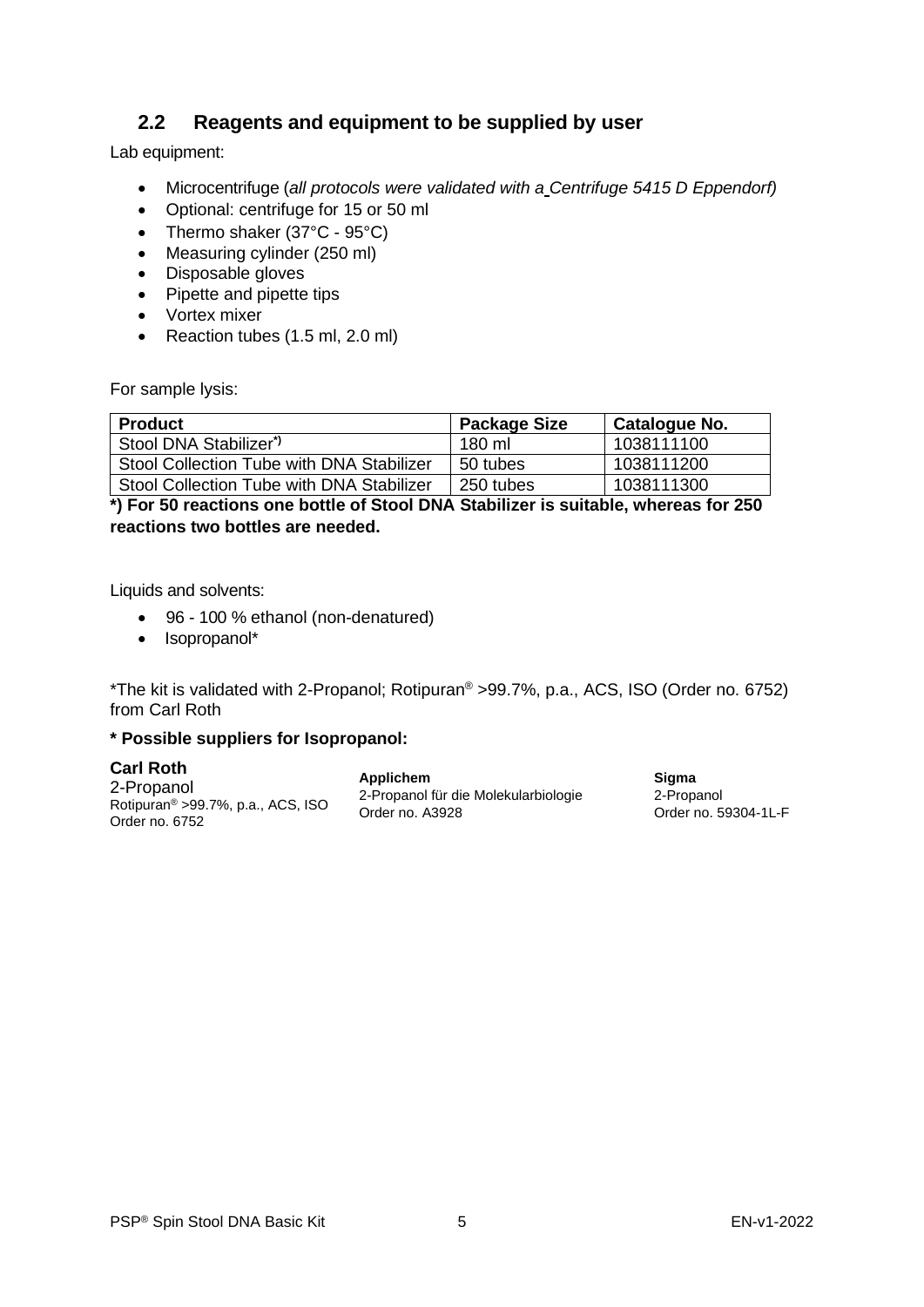# <span id="page-6-0"></span>**2.3 Storage, appearance and shelf life**

**Shelf life:** All buffers and kit components should be stored at room temperature and have a shelf life as indicated on the outer kit package label.

**After opening,** individual components of the kit, as well as components prepared accordingly before first use, have a shelf life of 3 months.

Before each use, make sure that all components are at room temperature. If there are temperature-related precipitates in the solutions, dissolve them by carefully warming (up to 30°C).

**Room temperature (RT) is defined as a range from 15-30°C.**

**Wash Buffer I and Wash Buffer II:** after adding ethanol, they should be firmly closed and stored at room temperature.

**Binding Buffer A:** after adding isopropanol, it should be firmly closed and stored at room temperature.

**Proteinase K:** once dissolved in DNase/RNase free water Proteinase K can be stored at 2 - 8 °C for up to two months. For longer storage keep at –20 °C, freeze-thaw once only.

**Stool DNA Stabilizer/Stool Collection Tubes with DNA Stabilizer (to be ordered separately):** If there are temperature-related precipitates in the DNA Stabilizer, dissolve them by carefully warming at 30°C in a water bath, shake occasionally during the dissolution process.

### <span id="page-6-1"></span>**2.4 Intended use**

The **PSP® Spin Stool DNA Basic Kit** is a Spin Column technology based nucleic acid extraction kit, intended for the isolation and purification of bacterial DNA and host DNA from human stool samples.

The **PSP® Spin Stool DNA Basic Kit** is intended to be used with fresh, frozen or stabilized human stool samples. For fresh or frozen stool samples the product needs to be combined with **Stool DNA Stabilizer**. For comprehensive sample management (sampling, transport) and stabilization at room temperature, the product needs to be combined with **Stool Collection Tubes with DNA Stabilizer**. Adding the Stool DNA Stabilizer to the **PSP® Spin Stool DNA Basic Kit** is essential for sample lysis. **Stool DNA Stabilizer** and **Stool Collection Tubes with DNA Stabilizer** must be purchased separately.

The product is intended for use by professionals only, such as laboratory technicians, physicians and biologists trained in molecular biological techniques and *in vitro* diagnostic procedures.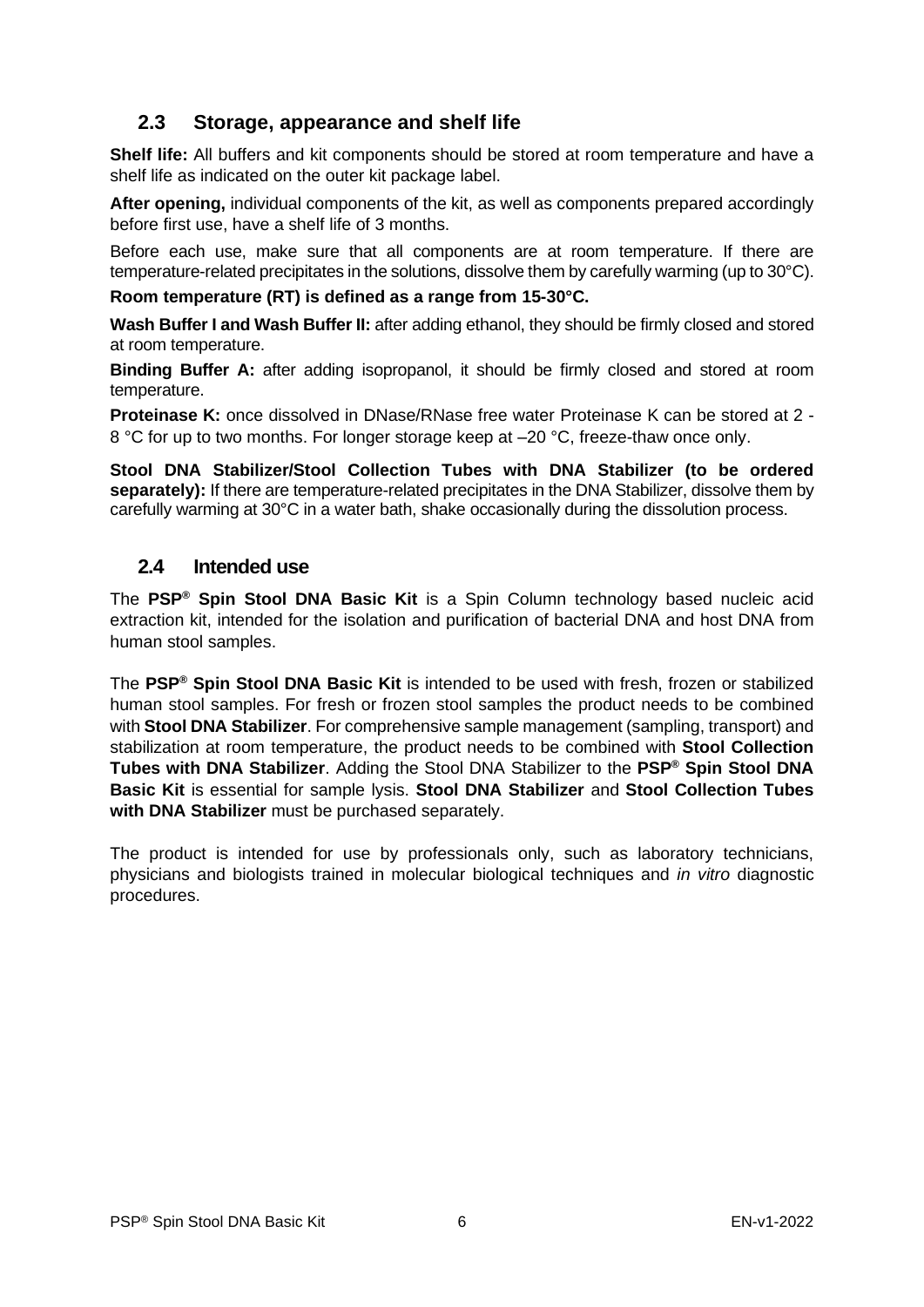# <span id="page-7-0"></span>**2.5 Product information and specifications**

| <b>Starting material</b>                                                            | Yield                                                       | Quality                               | <b>Time</b>                        |
|-------------------------------------------------------------------------------------|-------------------------------------------------------------|---------------------------------------|------------------------------------|
| Fresh or frozen stool<br>samples: max. 200 mg                                       | up to 50 µg, depending<br>on sample (storage<br>and source) | $A_{260}$ : A $_{280}$<br>$1.4 - 1.8$ | approx.<br>45 min<br>(incl. lysis) |
| Stabilized stool samples<br>(Stool Collection Tubes with<br>DNA Stabilizer): 1.4 ml |                                                             |                                       |                                    |

Yield and quality of purified DNA from feces is depending on bacteria content, sample source, transport, storage, and age. The donor's state of health can also affect yield and quality, especially in the case of certain illnesses and medication, the quality of the purified nucleic acids can be reduced.

### **Downstream Applications:**

Yield and quality of isolated nucleic acids are in general suitable for plenty of moleculardiagnostic applications such as PCR techniques, microbiome analysis (NGS) and hybridization methods. Downstream applications should be performed according to the respective manufacturers' specifications.

# <span id="page-7-1"></span>**2.6 Principle and procedure**

### **1. Lyse samples**

Stool samples are lysed in Stool DNA Stabilizer under denaturing conditions and different temperature levels specific for the target nucleic acid. Human cells for host DNA isolation are lysed at RT, while bacterial cells must be incubated at higher temperatures. For lysis of bacterial cells Zirconia beads are added to increase lysis efficiency.

### **2. Removal of PCR inhibitors and protein digestion**

After lysis, DNA degrading substances and PCR inhibitors present in the feces are adsorbed to the InviAdsorb matrix. InviAdsorb is in pre-filled Safe-Lock tubes into which the lysate must be placed. The bound contaminants and cell debris are pelleted by centrifugation. The supernatant contains the pre-purified DNA.

Proteinase K is added to the supernatant to digest and degrade proteins at elevated temperature.

### **3. Bind nucleic acids**

By adding Binding Buffer A to the lysate, optimal binding conditions are adjusted. Each lysate is then applied to an RTA Spin Filter and nucleic acids are adsorbed to the membrane.

### **4. Wash to remove residual contaminations**

Contaminants are efficiently washed away using Wash Buffer I and Wash Buffer II, while nucleic acids remain bound to the membrane.

### **5. Elute DNA**

Nucleic acids are eluted from the RTA Spin Filter using 100 - 200 µl Elution Buffer.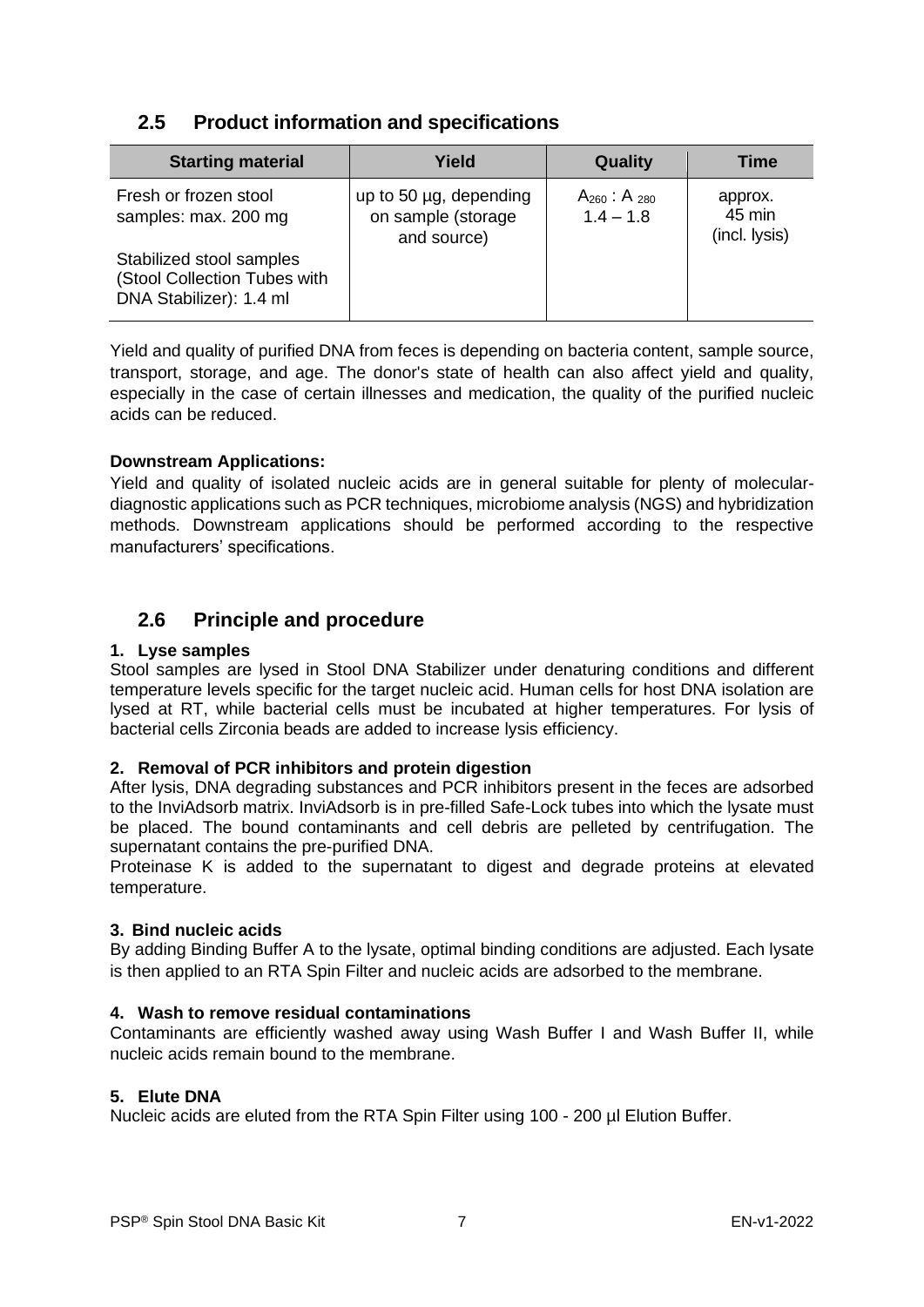# <span id="page-8-0"></span>**3. Nucleic acid extraction with the PSP® Spin Stool DNA Basic Kit**

# **3.1 Before starting a protocol**

<span id="page-8-1"></span>When using the kit for the first time make sure all buffers and reagents are prepared as indicated:

### **Buffer preparations prior first use: 50 preparations**

**Binding Buffer A**: Fill 21 ml **99.7% isopropanol** (molecular biology grade) into the bottle, mix by shaking vigorously for 1 minute. Mix by inverting several times just before use. Always keep the bottle firmly closed.

**Proteinase K:** Resuspend lyophilized Proteinase K by addition of 1.5 ml **DNase/RNase free water** to the vial, mix thoroughly until completely dissolving.

**Wash Buffer I:** Add 30 ml of **96 -100% ethanol** to the bottle**.** Mix thoroughly, always keep the bottle firmly closed.

**Wash Buffer II:** Add 42 ml of **96 -100% ethanol** to the bottle. Mix thoroughly, always keep the bottle firmly closed.

**Buffer preparations prior first use: 250 preparations**

**Binding Buffer A**: Fill 84 ml **99.7% isopropanol** (molecular biology grade) into the bottle, mix by shaking vigorously for 1 minute. Mix by inverting several times just before use. Always keep the bottle firmly closed.

**Proteinase K:** Resuspend lyophilized Proteinase K by addition of 1.5 ml **DNase/RNase free water** to each vial, mix thoroughly until completely dissolving.

**Wash Buffer I:** Add 80 ml of **96 -100% ethanol** to the bottle**.** Mix thoroughly, always keep the bottle firmly closed.

**Wash Buffer II:** Add 105 ml of **96 -100% ethanol** to the bottle. Mix thoroughly, always keep the bottle firmly closed.

- Adjust the thermo shaker to 70°C.
- Adjust thermo shaker/heating blocks to 70°C and 95°C
- Warm up the needed amount of **Elution Buffer** to 70°C (100 - 200 µl **Elution Buffer** are needed per sample).
- Determine the number of required reactions including controls and label the needed amount of RTA Spin Filters (lid) and the needed amount of 1.5 ml Receiver Tubes (per sample: 1 Receiver Tube is needed).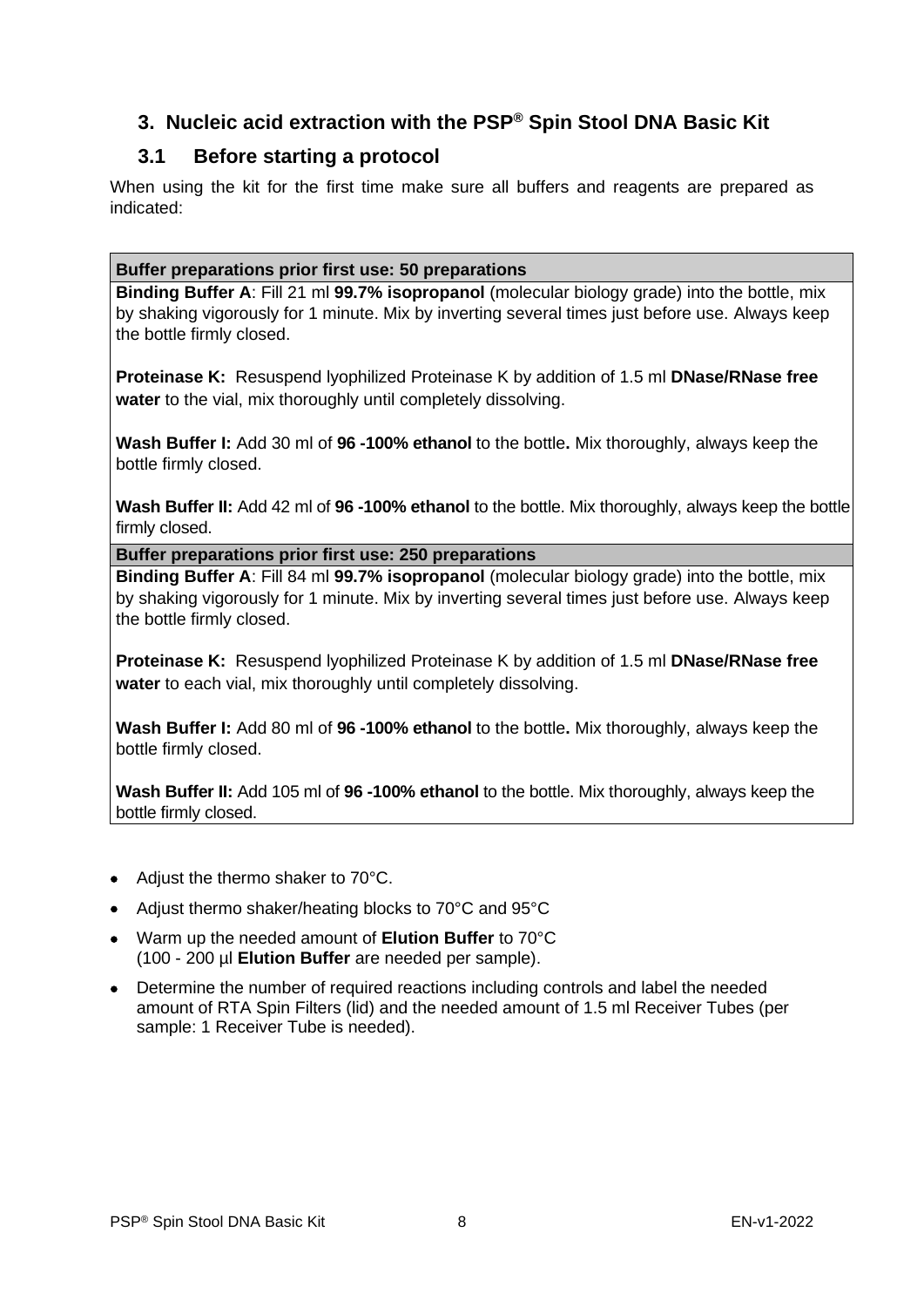# <span id="page-9-0"></span>**3.2 Sampling and storage of starting material**

For reproducible and high yields, the correct sample storage is essential. Yields may vary depending on factors such as nutritional status of the donor, sample age, sample type, transport and storage.

Repeated freeze-thaw cycles of samples should be avoided to prevent nucleic acid degradation. In general, best results are obtained using fresh samples. It is recommended to consider technical guidance such as e.g., CEN/TS and ISO standards on the pre-examination process for molecular diagnostics under IVDR as highlighted in G. Dagher, et al. [\(https://doi.org/10.1016/j.nbt.2019.05.002\)](https://doi.org/10.1016/j.nbt.2019.05.002).

**Fresh stool samples:** Samples contain DNases which can quickly cause DNA degradation. Fresh stool samples can be stored for 1-2 hours at RT, Stool DNA Stabilizer should be added to the sample as soon as possible. Otherwise, the samples should be stored frozen at  $-80^{\circ}$ C.

**Stabilized stool samples:** Stool samples can be stabilized using the Stool Collection Tubes with DNA Stabilizer from Invitek Molecular (refer to Ordering information) which allows sampling, storage and transport of the sample. For sampling, 1 g of stool is collected with the spoon which is integrated in the lid of the Collection Tube. After sampling the Collection Tube must be firmly closed. The sample should be mixed by thoroughly shaking or vortexing to homogenize the sample with the Stool DNA Stabilizer in the Tube. Samples can be stored in Stool Collection Tubes with DNA Stabilizer for up to 3 months at RT. Storage time below 3 months has no influence on the quality or the amount of DNA. For long term storage samples can be frozen at -20°C or -80°C. Aliquotation of samples prior freezing is recommended.

# <span id="page-9-1"></span>**3.3 Preparation of starting materials**

**Fresh stool samples, liquid:** If the sample is liquid, pipet 200 µl into a 2.0 ml Safe-Lock-Tube. Cut off the end of the pipet tip to make pipetting easier. Proceed with adding Stool DNA Stabilizer as described in the extraction protocol.

**Frozen stool samples:** use a scalpel or spatula to scrape bits of stool into a 2.0 ml Safe-Lock-Tube on ice. Take care that samples do not thaw until Stool DNA Stabilizer is added, otherwise the DNA in the sample may degrade.

Samples in Stool Stabilizer may be thawed directly by careful warming, please avoid multiple freeze thaw cycles, which may lead to DNA shearing, by aliquoting the respective samples.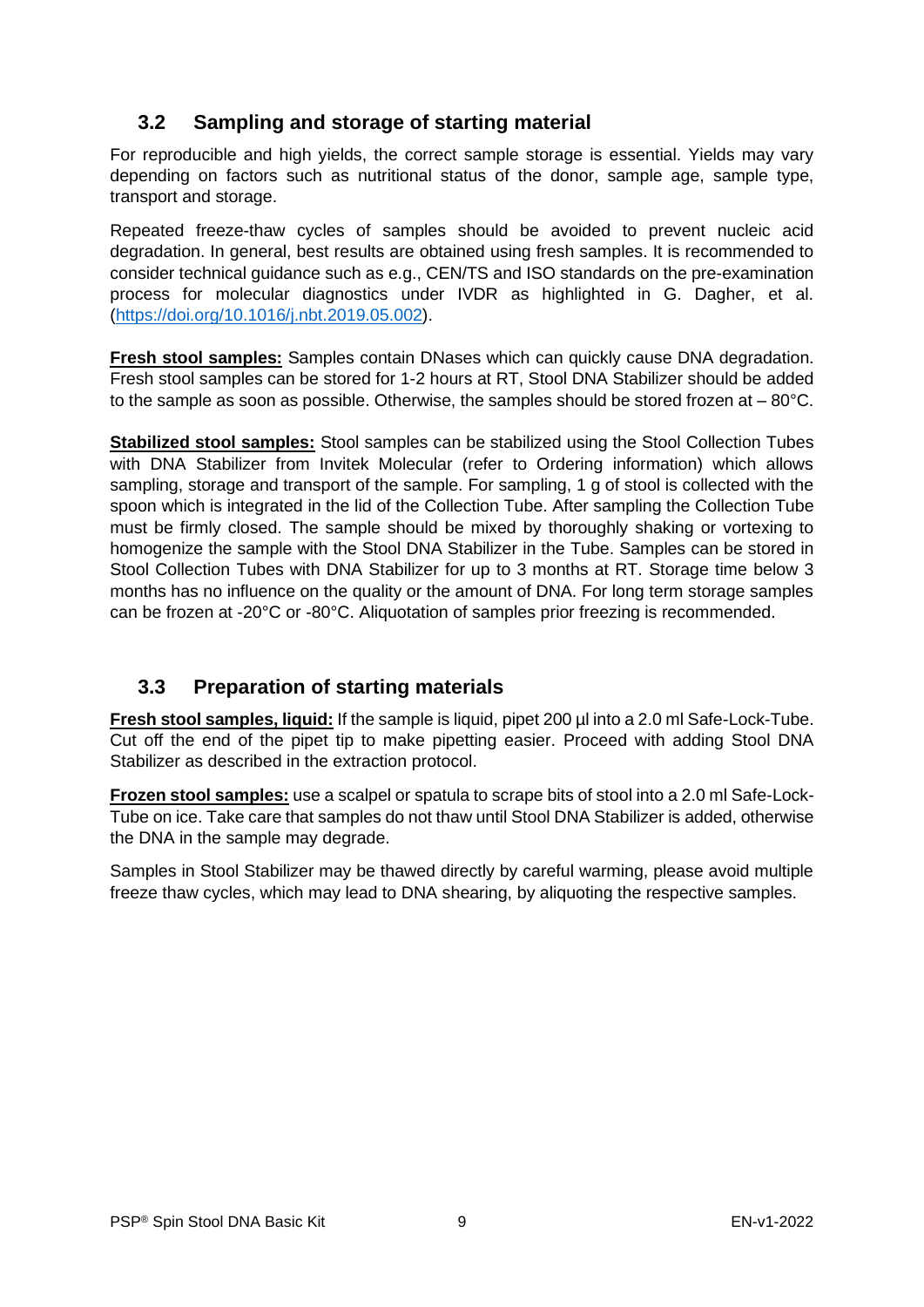# <span id="page-10-0"></span>**3.4 Short protocol PSP® Spin Stool DNA Basic Kit**

### **Lyse samples** 1. **Fresh/frozen samples:** Weigh 200 mg of stool sample (fresh or frozen) into a 2.0 ml Safe-Lock-Tube, add 1.2 ml Stool DNA Stabilizer, vortex vigorously for 1 min. **Stabilized samples:** Transfer 1.4 ml sample from the Stool Collection Tube with DNA Stabilizer after storage or directly after sampling into a 2.0 ml Safe-Lock-Tube. a) **Isolation of host DNA** Incubate 10 min at RT continuously shaking at 900 rpm Centrifuge for 1 min at 11.000 x g **b) isolation of bacterial DNA**  Incubate 10 min at 95°C continuously shaking at 900 rpm. Add 5 **Zirconia Beads II** to the homogenate and vortex for 2 min Centrifuge for 1 min at 11.000 x g **c) isolation of DNA from difficult to lyse bacteria** Incubate 10 min at 95°C continuously shaking at 900 rpm Incubate 3 min on ice Add 5 **Zirconia Beads II** and incubate 3 min at 95°C.Vortex the sample 2 min, centrifuge for 1 min at 11.000 x g **Removal of PCR inhibitors and protein digestion** 2. Transfer the supernatant into an **InviAdsorb-Tube,** vortex vigorously for 15 sec Incubate for 1 min at RT.Centrifuge for 3 min at full speed. 3. Transfer the supernatant completely into a new 1.5 ml Receiver Tube, discard the pellet with the InviAdsorb. Centrifuge for 3 min at full speed. 4. Transfer 25 µl **Proteinase K** into a new 2.0 ml Safe-Lock-Tube, pipette 400 µl or **800 µl for stabilized samples** of the supernatant from step 3 into the Safe-Lock-Tube containing **Proteinase K**, mix shortly by vortexing. Incubate for 10 min at 70°C continuously shaking at 900 rpm.

### **Bind genomic DNA**

5. Add 200 µl **Binding Buffer A or 400 µl Binding Buffer A for stabilized**  samples to the lysate, mix shortly by vortexing or by pipetting up and down several times

Take an RTA Spin Filter Set. Transfer the mixture completely **(in two steps for stabilized samples)** to the RTA Spin Filter.

Close the RTA Spin Filter and incubate for 1 min at RT.

Centrifuge for 2 min at 11.000 x g. Discard the filtrate and place the RTA Spin Filter in a new 2.0 ml RTA Receiver Tube.

#### **Wash to remove residual contaminations**

- 6. Add 500 µl **Wash Buffer I,** centrifuge for 1 min at 11.000 x g. Discard the filtrate and place the RTA Spin Filter in a new 2.0 ml RTA Receiver Tube
- 7. Add 700 µl **Wash Buffer II,** centrifuge for 1 min at 11.000 x g Discard the filtrate and place the RTA Spin Filter **back to** the 2.0 ml RTA Receiver Tube
- 8. Centrifuge for 4 min at maximum speed to eliminate the ethanol completely Discard the RTA Receiver Tube

### **Elute DNA**

- 9. Place the RTA Spin Filter in a 1.5 ml Receiver Tube. Add 100-200 µl of the preheated (70°C) **Elution Buffer** Incubate 1 min at RT
	- Centrifuge for 1 min at 11.000 x g to elute DNA. Discard the RTA Spin Filter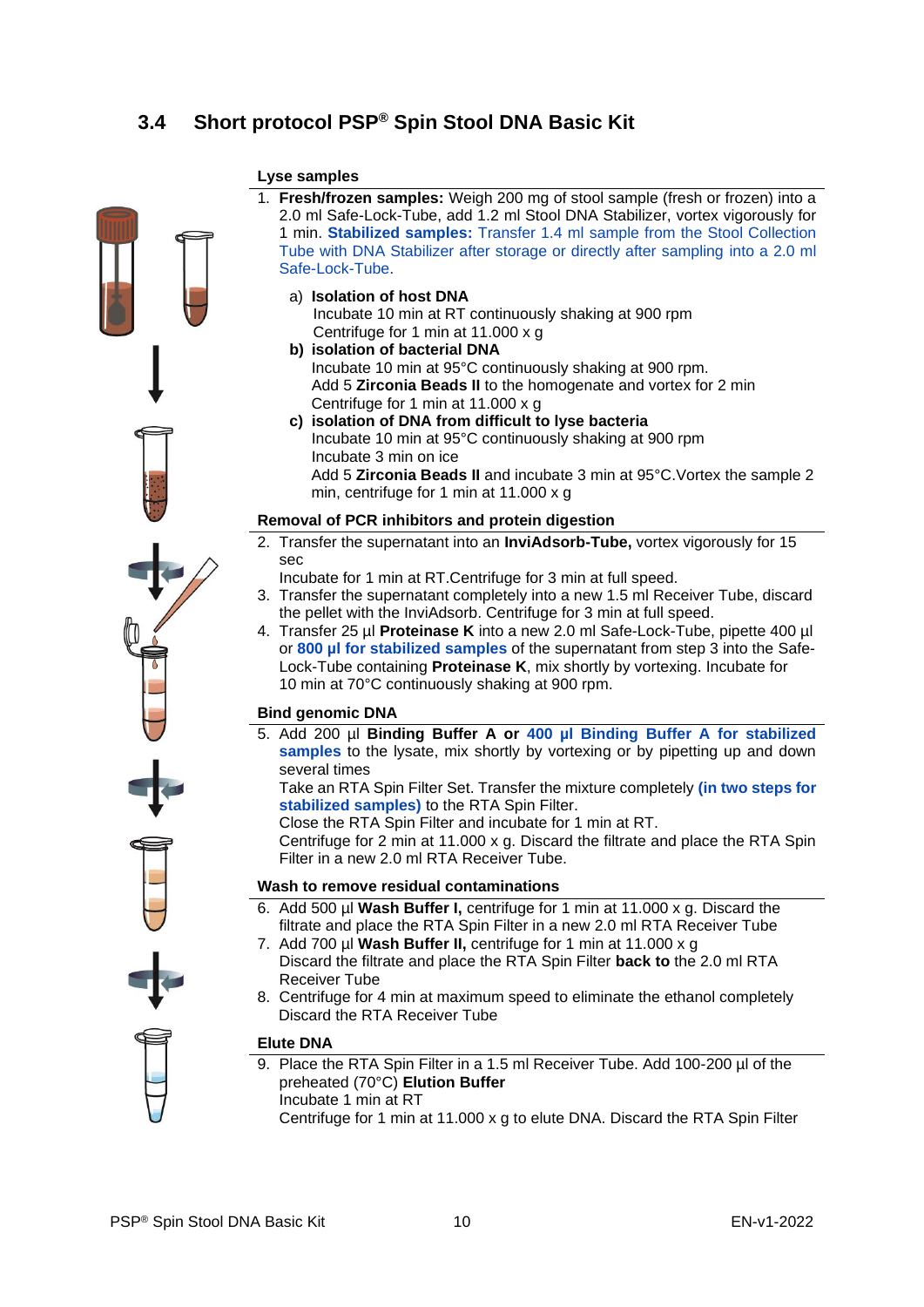# <span id="page-11-0"></span>**3.5 Protocol 1: Isolation of DNA from fresh or frozen stool samples**

1. Weigh 200 mg of stool sample (fresh or frozen) into a 2.0 ml Safe-Lock-Tube and add 1.2 ml **Stool DNA Stabilizer** to each sample. Vortex vigorously for 1 min. Also for smaller sample volumes use the same amount of **Stool DNA Stabilizer**.

### **a) Isolation of host DNA**

Incubate 10 min at RT continuously shaking at 900 rpm. Centrifuge for 1 min at 11.000 x g to pellet solid stool particles.

### **b) isolation of bacterial DNA**

Incubate 10 min at 95°C continuously shaking at 900 rpm. Add 5 **Zirconia Beads II** to the homogenate and vortex for 2 min. Centrifuge for 1 min at 11.000 x g to pellet solid stool particles and Beads.

**c) isolation of DNA from difficult to lyse bacteria** Incubate 10 min at 95°C continuously shaking at 900 rpm. Incubate 3 min on ice. Add 5 **Zirconia Beads II** to the homogenate and incubate 3 min at 95°C. Vortex the sample 2 min, centrifuge for 1 min at 11.000 x g to pellet solid stool particles and Beads.

2. Transfer the supernatant into an **InviAdsorb-Tube** and vortex vigorously for 15 sec. Incubate for 1 min at RT. Centrifuge for 3 min at full speed.

3. Transfer the supernatant completely into a new 1.5 ml Receiver Tube, discard the pellet with the InviAdsorb.

Centrifuge for 3 min at full speed.

4. Transfer 25 µl **Proteinase K** into a new 2.0 ml Safe-Lock-Tube and pipette 400 µl of the supernatant from step 3 into the Safe-Lock-Tube containing **Proteinase K**, mix shortly by vortexing.

Incubate for 10 min at 70°C continuously shaking at 900 rpm.

- 5. Add 200 µl **Binding Buffer A** to the lysate and mix shortly by vortexing or by pipetting up and down several times. Take a RTA Spin Filter Set. Transfer the mixture completely into the RTA Spin Filter. Close the RTA Spin Filter and incubate for 1 min at RT. Centrifuge for 2 min at 11.000 x g. Discard the filtrate and place the RTA Spin Filter in a new 2.0 ml RTA Receiver Tube.
- 6. Add 500 µl **Wash Buffer I** and centrifuge for 1 min at 11.000 x g. Discard the filtrate and place the RTA Spin Filter in a new 2.0 ml RTA Receiver Tube.
- 7. Add 700 µl **Wash Buffer II** and centrifuge for 1 min at 11.000 x g. Discard the filtrate and place the RTA Spin Filter **back to** the 2.0 ml RTA Receiver Tube.
- 8. Centrifuge for 4 min at maximum speed to eliminate the ethanol completely. Discard the RTA Receiver Tube.
- 9. Place the RTA Spin Filter in a 1.5 ml Receiver Tube. Add 100-200 µl of the preheated (70°C) **Elution Buffer**. Incubate 1 min at RT.

Centrifuge for 1 min at 11.000 x g to elute DNA. Discard the RTA Spin Filter.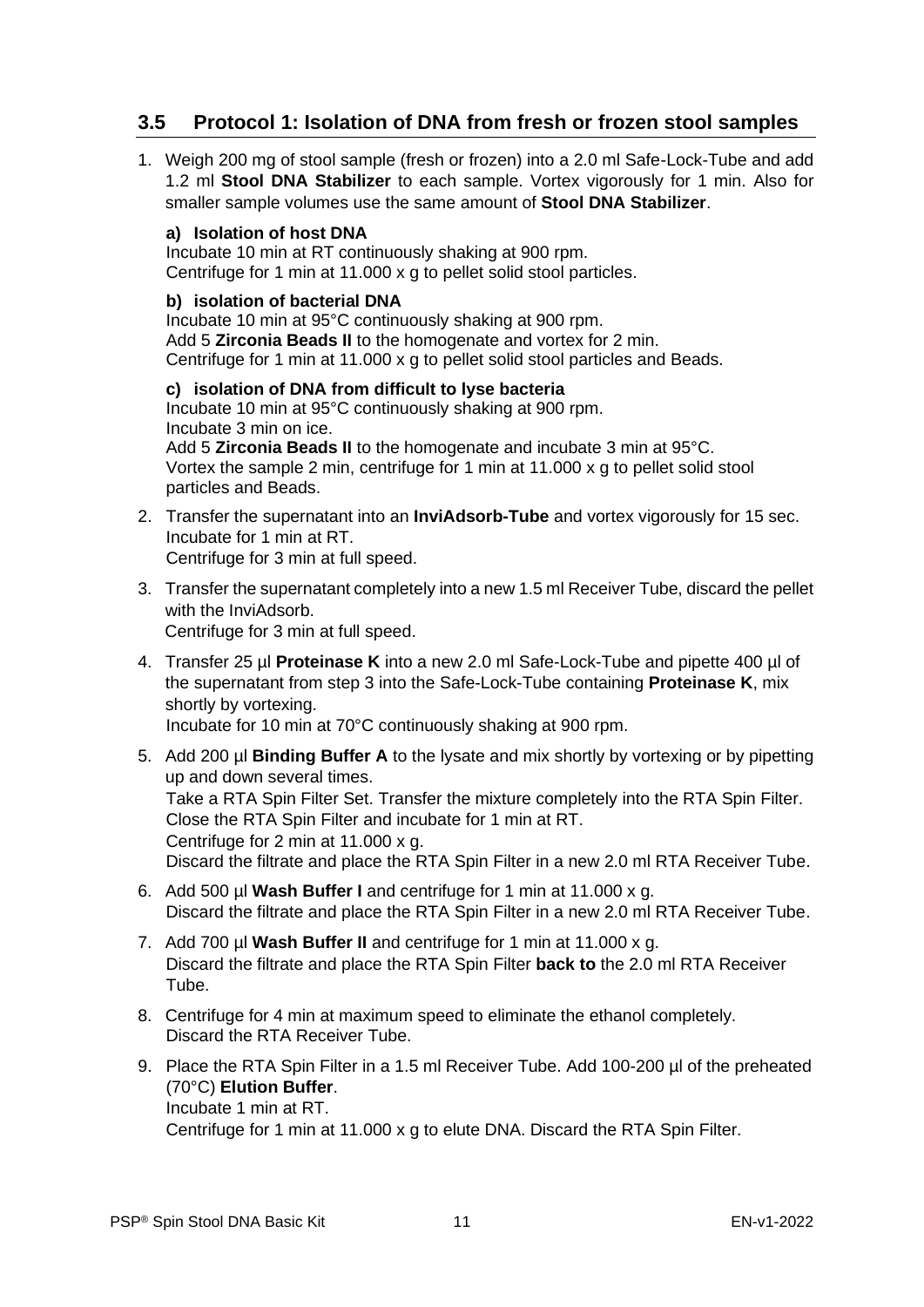- *Note: DNA can also be eluted in a lower volume of Elution Buffer (depending on the expected yield). The minimum volume for elution is 50 µl, note that using a low elution volume can reduce the maximum yield. If a large amount of DNA is expected, the volume of elution can also be increased.*
- *Note: For long-term storage, we recommend keeping the eluted DNA at –20°C.*

## <span id="page-12-0"></span>**3.6 Protocol 2: Isolation of DNA from stabilized stool samples**

1. Collect the sample with the **Stool Collection Tube with DNA Stabilizer.**  Transfer 1.4 ml of the well homogenized stool sample from the Collection Tube after storage or directly after sampling into a 2.0 ml Safe-Lock-Tube.

### **a) Isolation of host DNA**

Centrifuge for 1 min at 11.000 x g to pellet solid stool particles.

### **b) isolation of bacterial DNA**

Incubate 10 min at 95°C continuously shaking at 900 rpm. Add 5 **Zirconia Beads II** to the homogenate and vortex for 2 min. Centrifuge for 1 min at 11.000 x g to pellet solid stool particles and Beads.

### **c) isolation of DNA from difficult to lyse bacteria**

Incubate 10 min at 95°C continuously shaking at 900 rpm. Incubate 3 min on ice. Add 5 **Zirconia Beads II** to the homogenate Incubate 3 min at 95°C.

Vortex the sample 2 min, centrifuge for 1 min at 11.000 x g to pellet solid stool particles and Beads.

- 2. Transfer the supernatant into an **InviAdsorb-Tube** and vortex vigorously for 15 sec. Incubate for 1 min at RT. Centrifuge for 3 min at full speed.
- 3. Transfer the supernatant completely into a new 1.5 ml Receiver Tube, discard the pellet with the InviAdsorb.

Centrifuge for 3 min at full speed.

- 4. Transfer 25 µl **Proteinase K** into a new 2.0 ml Safe-Lock-Tube and pipette 800 µl of the supernatant from step 3 into the Safe-Lock-Tube containing **Proteinase K**, mix shortly by vortexing. Incubate for 10 min at 70°C continuously shaking at 900 rpm.
- 5. Add 400 µl **Binding Buffer A** to the lysate and mix shortly by vortexing or by pipetting up and down several times. Take a RTA Spin Filter Set. Transfer the mixture completely, **in two steps,** into the RTA Spin Filter. Close the RTA Spin Filter and incubate for 1 min at RT. Centrifuge for 2 min at 11.000 x g. Discard the filtrate and place the RTA Spin Filter in a new 2.0 ml RTA Receiver Tube.
- 6. Add 500 µl **Wash Buffer I** and centrifuge for 1 min at 11.000 x g. Discard the filtrate and place the RTA Spin Filter in a new 2.0 ml RTA Receiver Tube.
- 7. Add 700 µl **Wash Buffer II** and centrifuge for 1 min at 11.000 x g. Discard the filtrate and place the RTA Spin Filter **back to** the 2.0 ml RTA Receiver Tube.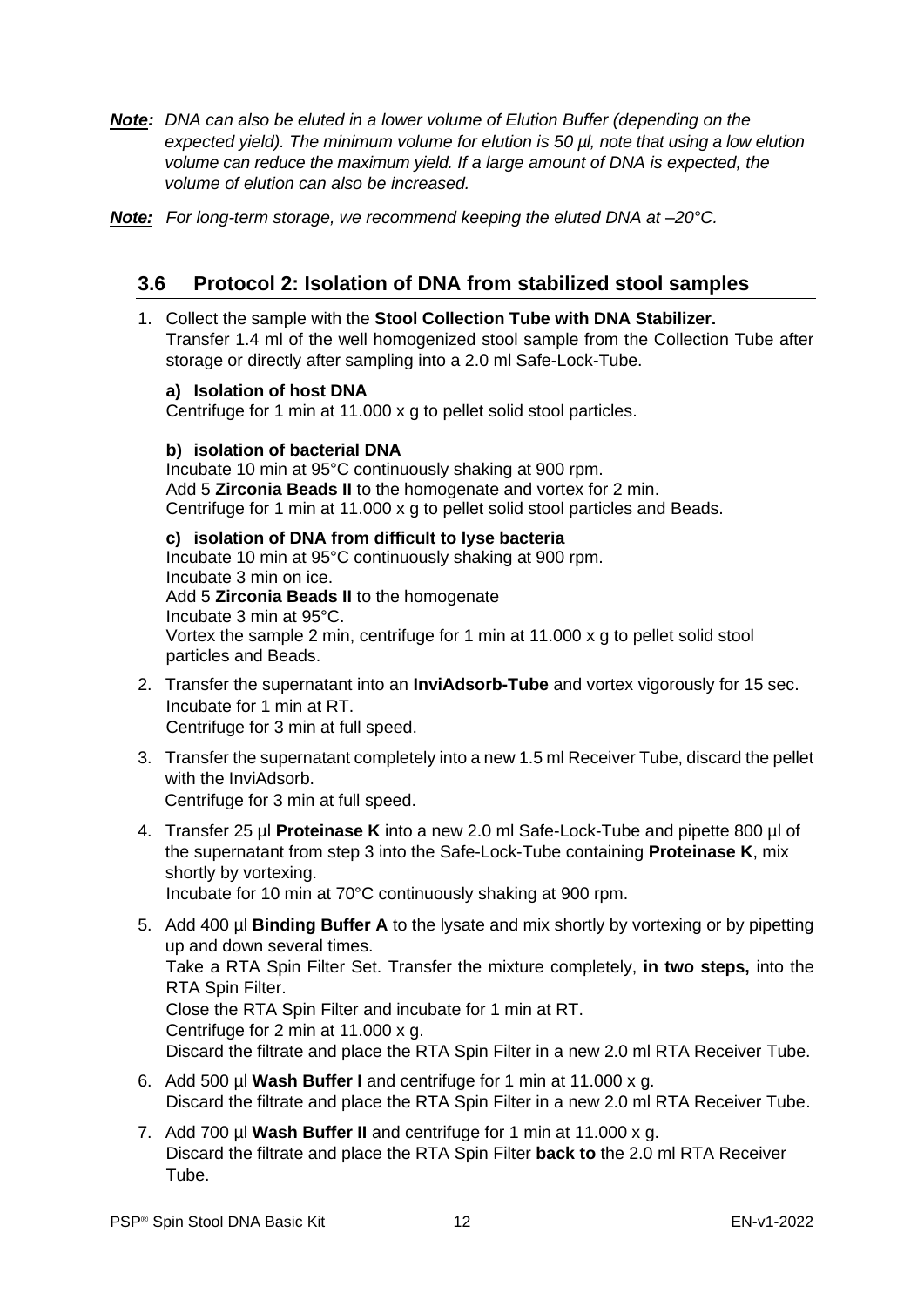- 8. Centrifuge for 4 min at maximum speed to eliminate the ethanol completely. Discard the RTA Receiver Tube.
- 9. Place the RTA Spin Filter in a 1.5 ml Receiver Tube. Add 100-200 µl of the preheated (70°C) **Elution Buffer**. Incubate 1 min at RT. Centrifuge for 1 min at 11.000 x g to elute DNA. Discard the RTA Spin Filter.
- *Note: DNA can also be eluted in a lower volume of Elution Buffer (depending on the expected yield). The minimum volume for elution is 50 µl, note that using a low elution volume can reduce the maximum yield. If a large amount of DNA is expected, the volume of elution can also be increased.*
- *Note: For long-term storage, we recommend keeping the eluted DNA at –20°C.*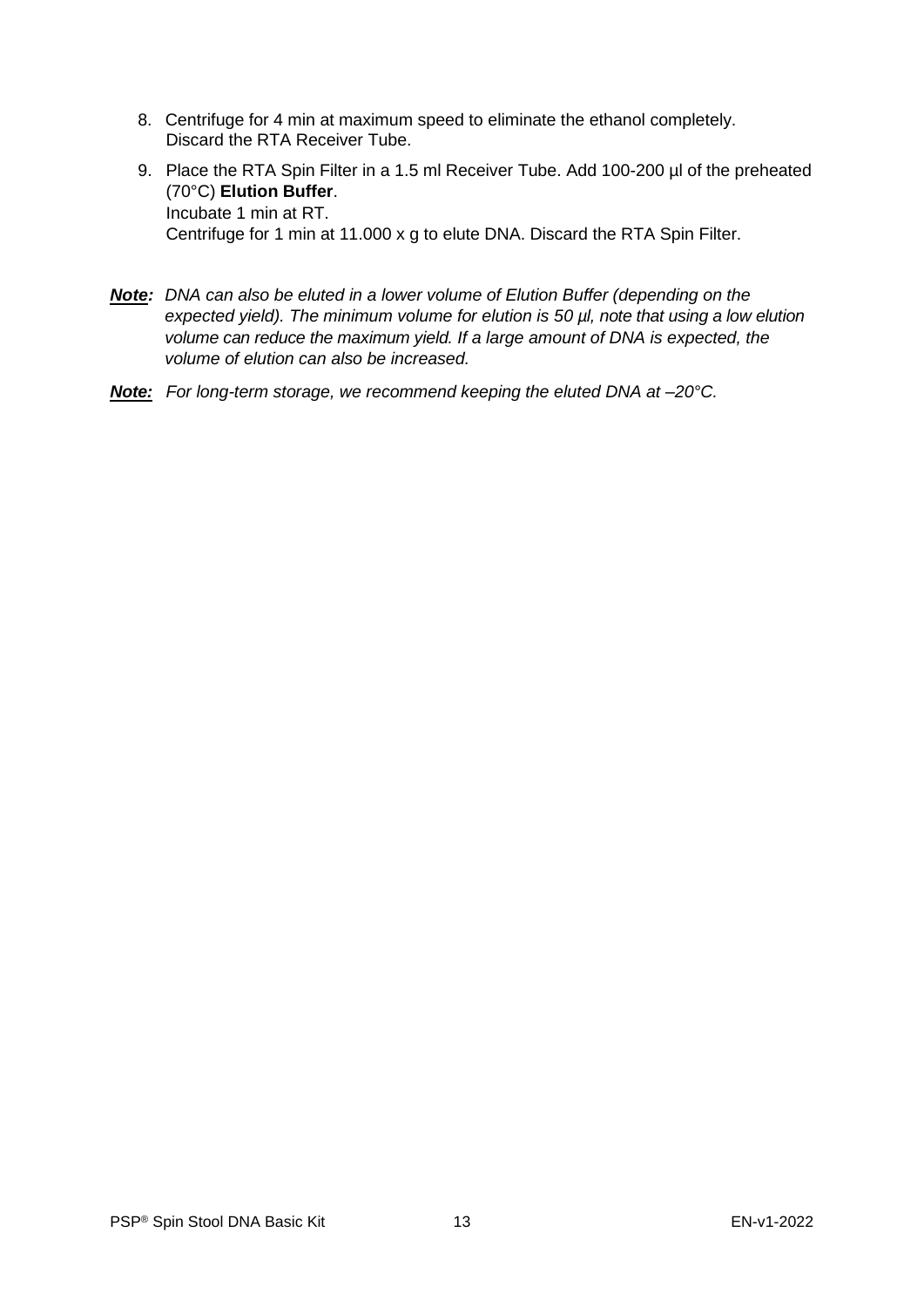# <span id="page-14-0"></span>**4. Appendix**

# <span id="page-14-1"></span>**4.1 Troubleshooting**

| <b>Problem</b>                                                                   | <b>Possible cause</b>                                                                                           | <b>Recommendation</b>                                                                                                                                                                                                           |
|----------------------------------------------------------------------------------|-----------------------------------------------------------------------------------------------------------------|---------------------------------------------------------------------------------------------------------------------------------------------------------------------------------------------------------------------------------|
| <b>Clogged RTA</b><br><b>Spin Filter</b>                                         | Insufficient cell lysis and/or<br>too much starting material                                                    | Increase lysis time<br>Increase centrifugation speed<br>Reduce amount of starting material                                                                                                                                      |
| <b>RNA</b><br>contamination                                                      | The RTA Spin Filter can purify<br>low amounts of RNA                                                            | Add 20 µl RNase A (10 mg/ml) and incubate for 10 minutes<br>before adding Binding Buffer A.                                                                                                                                     |
| Insufficient cell lysis<br>Increase lysis time<br>Low amount<br>of nucleic acids |                                                                                                                 | Reduce amount of starting material to avoid column overload<br>Prolong incubation time at 95°C, use Zirconia Beads                                                                                                              |
|                                                                                  | Incomplete elution                                                                                              | Increase incubation time with preheated Elution Buffer to<br>5 min<br>Elute twice with 100 µl Elution Buffer<br>Use higher volume of Elution Buffer                                                                             |
|                                                                                  | Low nucleic acid-<br>concentration in the sample                                                                | Elute the DNA with a lower volume of <b>Elution Buffer</b> , do not<br>use volumes below 50 µl                                                                                                                                  |
|                                                                                  | Incorrect storage of starting<br>material                                                                       | Ensure that starting material is appropriately stored.<br>Avoid repeated thaw-freeze cycles of the sample material.                                                                                                             |
|                                                                                  | Buffers were incorrectly<br>prepared                                                                            | Ensure, that the correct amount of ethanol/isopropanol is added<br>to the Buffers and that all solutions are stored firmly closed.                                                                                              |
|                                                                                  | Insufficient homogenization of<br>sample and Stool DNA<br>Stabilizer                                            | Repeat the DNA purification procedure with a new sample. Be<br>sure to mix the sample in Stool DNA Stabilizer until the sample<br>is thoroughly homogenized.<br>Use Zirconia Beads II and vortex for homogenization.            |
|                                                                                  | Insufficient mixing of the<br>sample with Binding Buffer A                                                      | Mix sample properly by pipetting before transferring the sample<br>to the RTA Spin Filter membrane.                                                                                                                             |
| <b>Degraded</b><br>nucleic acids/<br>$low$ $A_{260}/A_{280}$<br>ratio            | Inefficient elimination of<br>inhibitory substances due to<br>insufficient mixing with the<br>InviAdsorb matrix | Repeat the DNA purification procedure with a new sample,<br>be sure to mix the sample and InviAdsorb matrix until the<br>sample is thoroughly homogenized.                                                                      |
|                                                                                  | Decreased Proteinase activity                                                                                   | Repeat the DNA purification procedure with a new sample and<br>with Proteinase K. For difficult cases use double volume<br>Proteinase K.                                                                                        |
|                                                                                  | Wash Buffer I and Wash<br>Buffer II used in the wrong<br>order                                                  | Ensure that Wash Buffer I and Wash Buffer II are used in the<br>correct order in the protocol.                                                                                                                                  |
| <b>Nucleic acids</b><br>do not perform<br>well in<br>downstream-                 | Too much DNA used in<br>downstream reaction                                                                     | The extracted DNA can come from many different organisms<br>present in the original stool sample (e.g. human, animal, plant,<br>bacteria). Reduce the amount of eluate or dilute the sample<br>used in the downstream reaction. |
| applications<br>(e.g. real-time<br>PCR or NGS)                                   | Insufficient cell lysis                                                                                         | See above                                                                                                                                                                                                                       |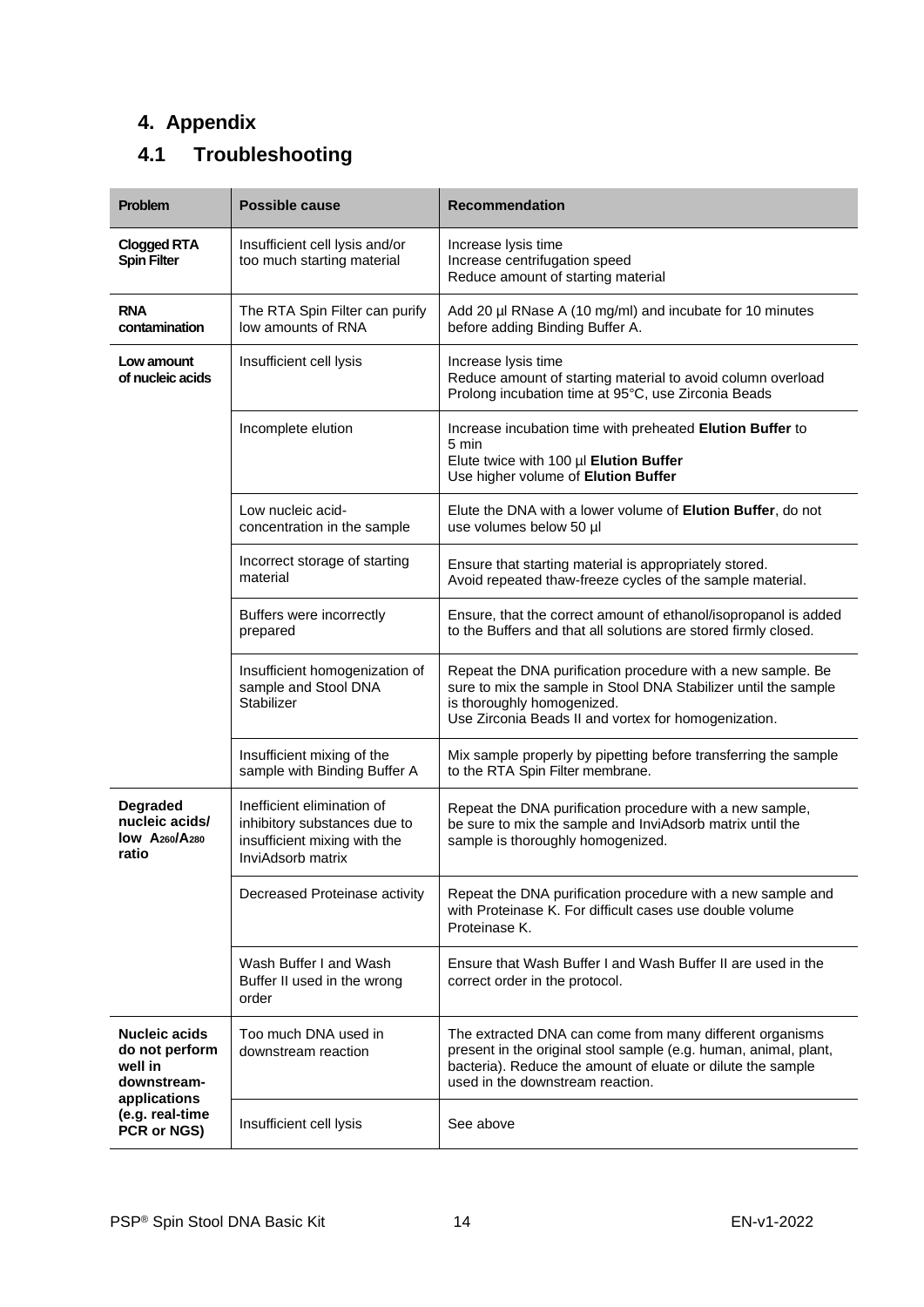# <span id="page-15-0"></span>**4.2 Warranty**

Invitek Molecular guarantees the correct function of the kit for applications described in this manual and in accordance with the intended use. In accordance with Invitek Molecular's EN ISO 13485 certified Quality Management System the performance of all kit components has been tested to ensure product quality.

Any problems, incidents or defects shall be reported to Invitek Molecular immediately upon detection. Immediately upon receipt, inspect the product to ensure that it is complete and intact. In the event of any discrepancies, you must inform Invitek Molecular immediately in writing. Modifications of the kit and protocols and use that deviate from the intended purpose are not covered by any warranty.

Invitek Molecular reserves the right to change, alter, or modify any product to enhance its performance and design at any time.

Invitek Molecular warrants products as set forth in the General Terms and Conditions available a[t www.invitek-molecular.com.](http://www.invitek-molecular.com/) If you have any questions, please contact [techsupport@invitek](mailto:techsupport@invitek-molecular.com)[molecular.com.](mailto:techsupport@invitek-molecular.com)

# <span id="page-15-1"></span>**4.3 Symbols used on product and labeling**

- Manufacturer
- **LOT** Lot number
- $|UDI|$ Unique identifier of a medical device
- **REF** Catalogue number
	- Expiry date
- $\overline{\textbf{F}}$ Consult operating instructions
	- Temperature limitation
	- Do not reuse
	- Amount of sample preparations
- **IVD** in vitro diagnostic medical device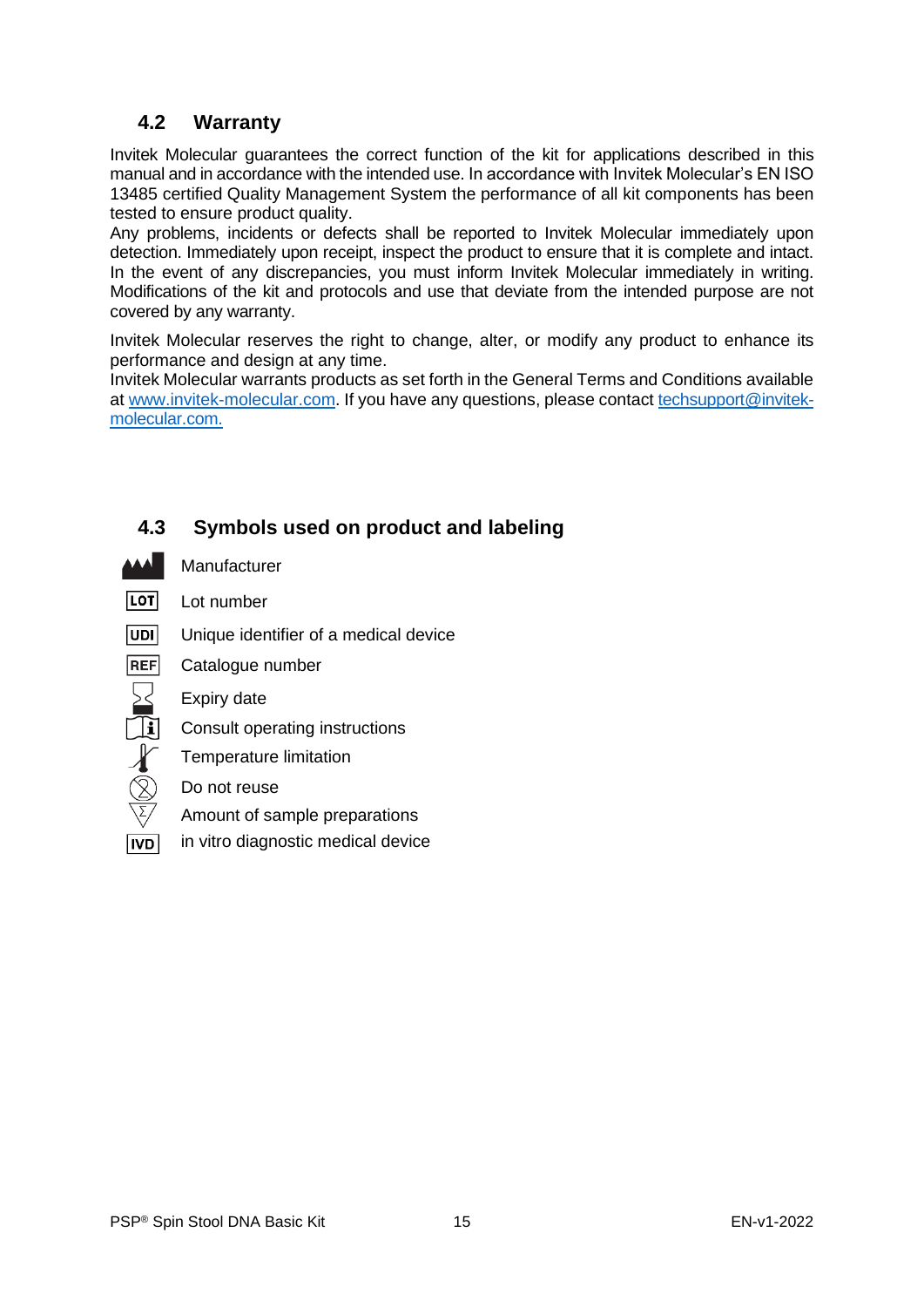# <span id="page-16-0"></span>**4.4 Further documents and supplementary information**

Visit [www.invitek-molecular.com](http://www.invitek-molecular.com/) for further information on:

- FAQs and troubleshooting tips
- Manuals in different languages
- Safety data Sheets (MSDS)
- Web support
- Product videos

If, despite careful study of the operating instructions and further information, you still require assistance, please contact us at [techsupport@invitek-molecular.com](mailto:techsupport@invitek-molecular.com) or the dealer responsible for you.

# <span id="page-16-1"></span>**4.5 Ordering information**

| <b>Product</b>                            | <b>Package Size</b> | Catalogue No. |
|-------------------------------------------|---------------------|---------------|
| PSP <sup>®</sup> Spin Stool DNA Basic Kit | 50 preparations     | 1038120200    |
| PSP <sup>®</sup> Spin Stool DNA Basic Kit | 250 preparations    | 1038120300    |
| For sample lysis:                         |                     |               |
| <b>Product</b>                            | <b>Package Size</b> | Catalogue No. |
| Stool DNA Stabilizer*)                    | 180 ml              | 1038111100    |
| Stool Collection Tube with DNA Stabilizer | 50 tubes            | 1038111200    |
| Stool Collection Tube with DNA Stabilizer | 250 tubes           | 1038111300    |

**\*) For 50 reactions one bottle of Stool DNA Stabilizer is suitable, whereas for 250 reactions two bottles are needed.**

Revision history

| <b>Revision</b> | Date       | <b>Description</b> |
|-----------------|------------|--------------------|
| EN-v1-2022      | 2022-06-15 | New document       |